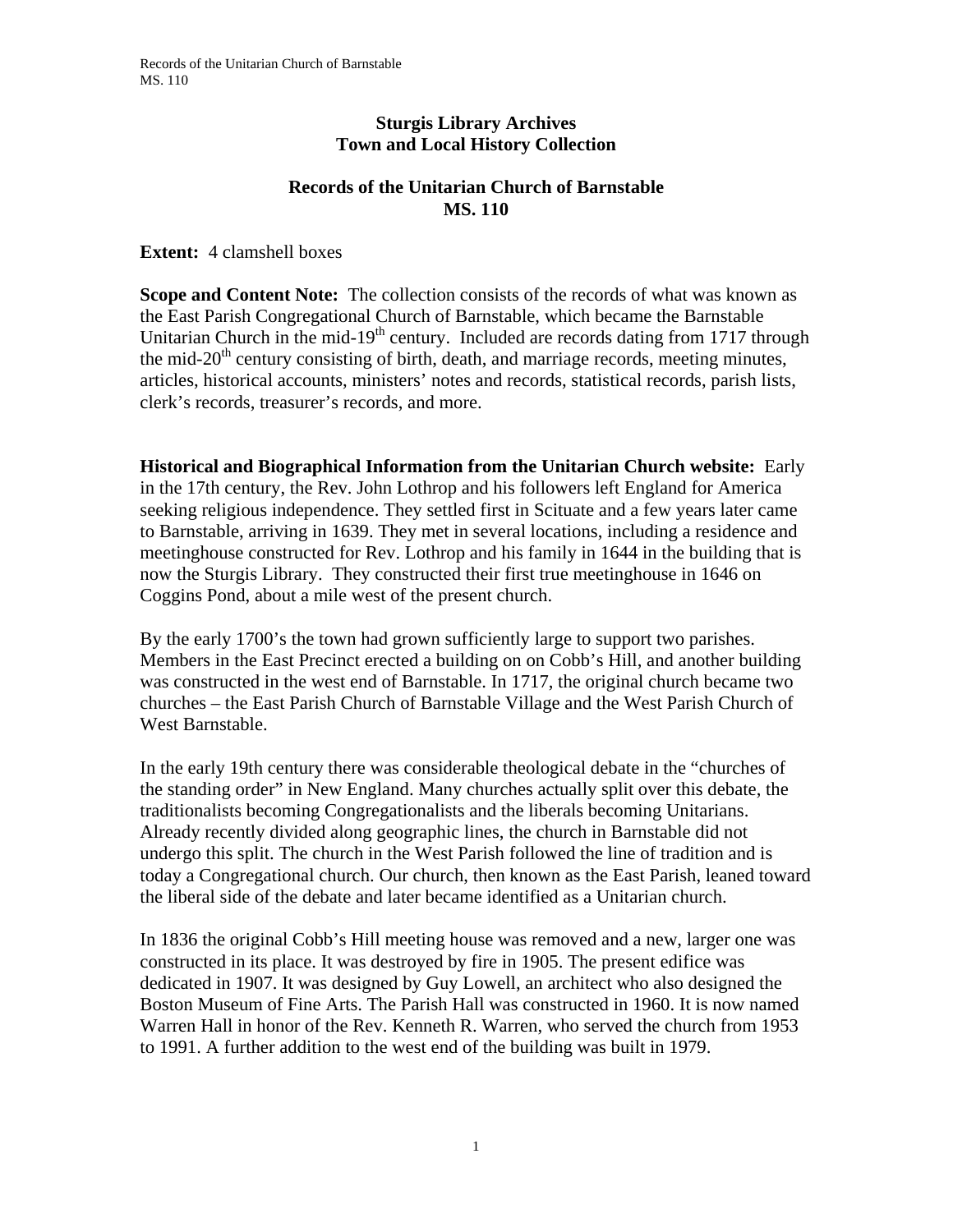Records of the Unitarian Church of Barnstable MS. 110

The church is affiliated with the Unitarian Universalist Association, formed in 1961 by the merger of the American Unitarian Association and the Universalist Church of America.

The historic records of the Unitarian Church of Barnstable were placed on storage loan in the archival vault at Sturgis Library in 1977. The records were not considered a part of the Library's archives, and there was no public access to the record. In 2010 the Library worked with the Parish Board to facilitate the donation of the records to the Library in order to have them properly cataloged and made accessible to researchers and the public. In November 2011 the records were officially donated as a permanent part of the Sturgis Library archives.

**Access:** Unrestricted. Credit Sturgis Library Archives for publication.

**Acquisition:** Donated by the Unitarian Church of Barnstable, November, 2011.

**Processed by:** Lucy Loomis, December 2013.

## **CONTENTS:**

| BOX 1 | Fldr 1 | Collection history<br>Articles on donation of collection to Sturgis Library,<br>2011<br>Deed of gift<br>$\bullet$<br>Board meeting minutes<br>$\bullet$                |
|-------|--------|------------------------------------------------------------------------------------------------------------------------------------------------------------------------|
|       |        | Forms<br>$\bullet$                                                                                                                                                     |
|       |        | Correspondence<br>Unitarian Church Inventory<br>$\bullet$                                                                                                              |
|       |        | Inventory and list of microfilm copies                                                                                                                                 |
|       | Fldr 2 | Church history                                                                                                                                                         |
|       |        | "Account of early background & inheritance of our<br>$\bullet$<br>church previous to settlement here in Barnstable in<br>1639"                                         |
|       |        | Notes on early church history $1653 - (3 \text{ sheets})$<br>$\bullet$                                                                                                 |
|       |        | Our Heritage of Faith : the Unitarian Church,<br>$\bullet$<br><b>Barnstable</b>                                                                                        |
|       | Fldr 3 | Diary of Rev. John Lothrop 1634-1769 – copy transcribed<br>by Gustavus Hinckley, 1905.                                                                                 |
|       | Fldr 4 | Records of the First Church in the East Parish 1667-1717<br>during the ministries of Thomas Walley, Jonathan Russell<br>Sr. and Jr., & Joseph Green (handwritten copy) |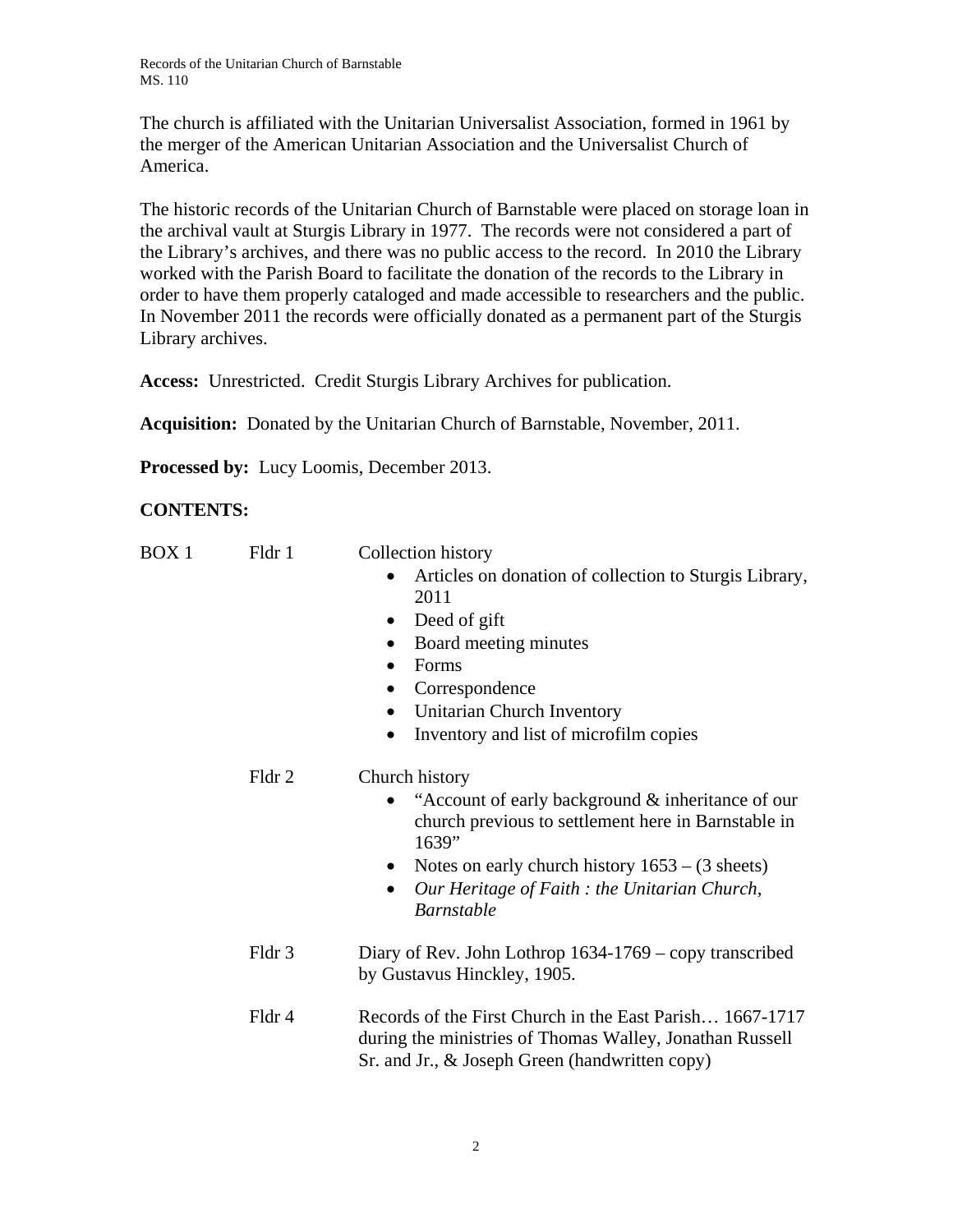Records of the Unitarian Church of Barnstable MS. 110

| BOX1 | Fldr 5  | Membership. East Parish Congregational Society, 1717-<br>1835 (typescript copy)          |
|------|---------|------------------------------------------------------------------------------------------|
|      | Fldr 6  | Covenant 1725 (typescript copy)                                                          |
|      | Fldr 7  | John Mellen documents (2) 1783                                                           |
|      | Fldr 8  | Henry Hersey's records as minister 1823-1835: Births,<br>deaths, marriages, and baptisms |
|      | Fldr 9  | Harmonium Society Request 1827                                                           |
|      | Fldr 10 | Parsonage 1875 - 1940                                                                    |
|      | Fldr 11 | Organ 1882 (2 sheets)                                                                    |
|      | Fldr 12 | Church building anniversaries $1905 - 1982$                                              |
|      | Fldr 13 | Church anniversaries 1914, 1916, 1925                                                    |
|      | Fldr 14 | Statistical records of the ministry 1914 – 1929 by Ernest<br>Chase                       |
|      | Fldr 15 | Yearbook questionnaire 1931-32                                                           |
|      | Fldr 16 | Parish/Prudential Committee 1931, 1936 - 1938                                            |
|      | Fldr 17 | Young Men's Club 1934                                                                    |
|      | Fldr 18 | Constitution and bylaws 1935                                                             |
|      | Fldr 19 | Parish lists 1937 - 1945                                                                 |
|      | Fldr 20 | Rev. Truman installation 1940                                                            |
|      | Fldr 21 | Barnacles Club 1943 - 1945                                                               |
|      | Fldr 22 | Unity Club 1950                                                                          |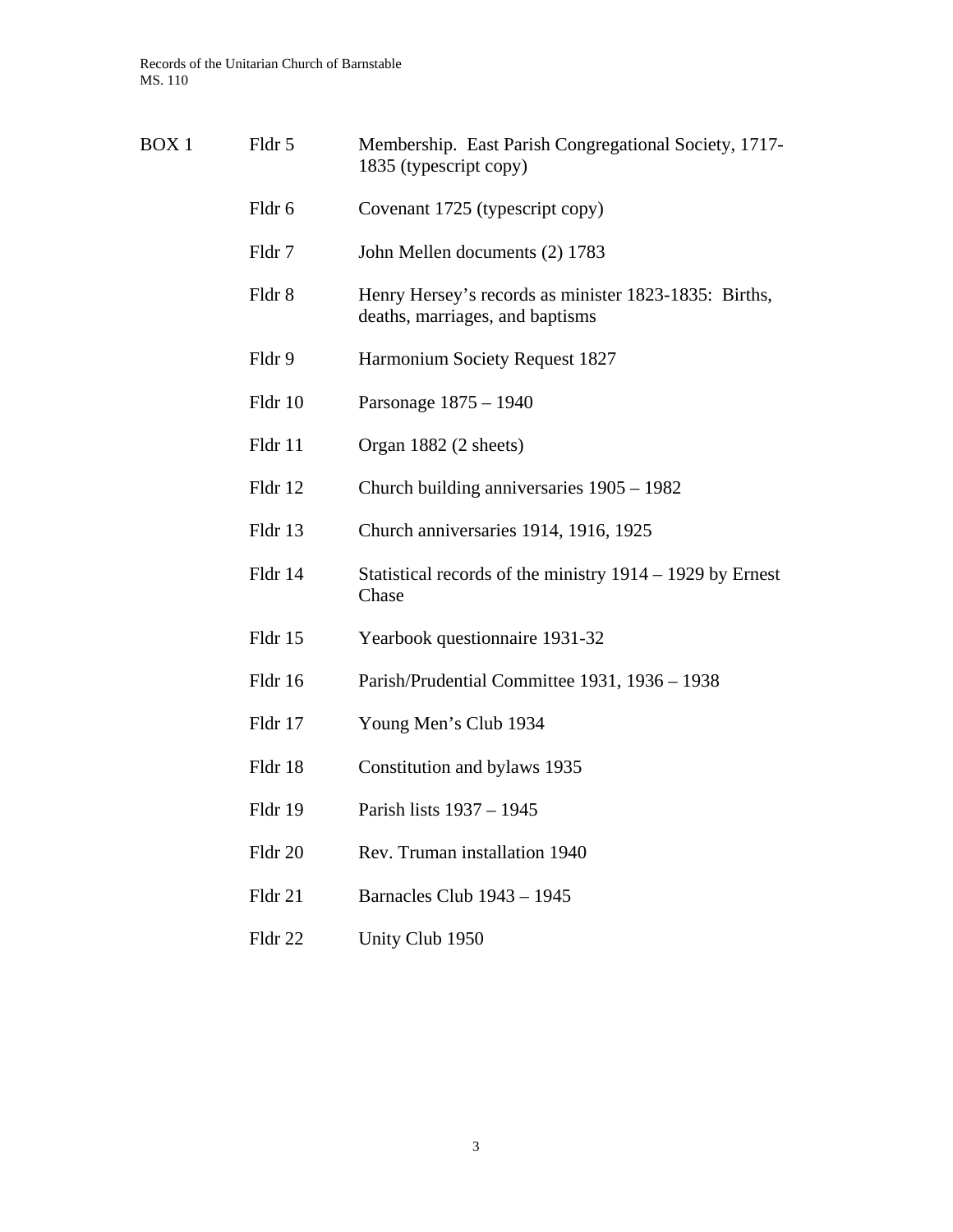| $\overline{2}$ | BOX Fldr<br>$\mathbf{1}$ | The first book of records for the East Precinct of the Town of Barnstable,<br>NE, March 1717/8 p July 27, 1801.<br>Also includes thumb drive with digitized images of this volume. These<br>images can be seen online @ the Congregational Library's digital archive<br>of pre-1800 Ceongregational Church records at<br>http://www.congregationallibrary.org/nehh/series1/BarnstableMAEast5158 |
|----------------|--------------------------|-------------------------------------------------------------------------------------------------------------------------------------------------------------------------------------------------------------------------------------------------------------------------------------------------------------------------------------------------------------------------------------------------|
|                | Fldr<br>$\overline{2}$   | The second book of records for the East Precinct,<br>Sept 1801 – March 1847.                                                                                                                                                                                                                                                                                                                    |
|                | Fldr<br>3                | Records of the meetings of the Parish Committee<br>1. $1898 - 1908$<br>2. $1908 - 1914$                                                                                                                                                                                                                                                                                                         |
|                | Fldr<br>$\overline{4}$   | Records of the meetings of the Parish Committee<br>$1. 1914 - 1921$<br>$2.1921 - 1927$                                                                                                                                                                                                                                                                                                          |
|                | Fldr<br>5                | Records of the meetings of the Parish Committee<br>1. $1927 - 1936$                                                                                                                                                                                                                                                                                                                             |
| 3              | BOX Fldr<br>1            | Records of the East Parish Congregational Church, Barnstable, Mass.<br>March 1725 - May 1816<br>Also includes thumb drive with digitized images of this volume. These<br>images can be seen online @ the Congregational Library's digital archive<br>of pre-1800 Ceongregational Church records at<br>http://www.congregationallibrary.org/nehh/series1/BarnstableMAEast5158                    |
|                | Fldr<br>$\overline{2}$   | Records of the Church in the East Precinct of Barnstable, Mass. Leather<br>volume $1820 - 1915$ .                                                                                                                                                                                                                                                                                               |
|                | Fldr<br>2A               | Records of the Church in the East Precinct of Barnstable, Mass. Loose<br>documents.                                                                                                                                                                                                                                                                                                             |
|                | Fldr<br>3                | Clerk's Records August $1847 - 1831$                                                                                                                                                                                                                                                                                                                                                            |
| <b>BOX</b>     | Fldr<br>1                | Treasurer's Records 1820 - 1831                                                                                                                                                                                                                                                                                                                                                                 |
| 4              | Fldr<br>$\overline{2}$   | Treasurer's Records 1865 - 1913                                                                                                                                                                                                                                                                                                                                                                 |
|                | Fldr<br>3                | Treasurer's Records July 1913 – April 1938                                                                                                                                                                                                                                                                                                                                                      |
|                | Fldr<br>$\overline{4}$   | Receipts and deposits of the chairman of the Parish Committee 1917 –<br>1922.                                                                                                                                                                                                                                                                                                                   |